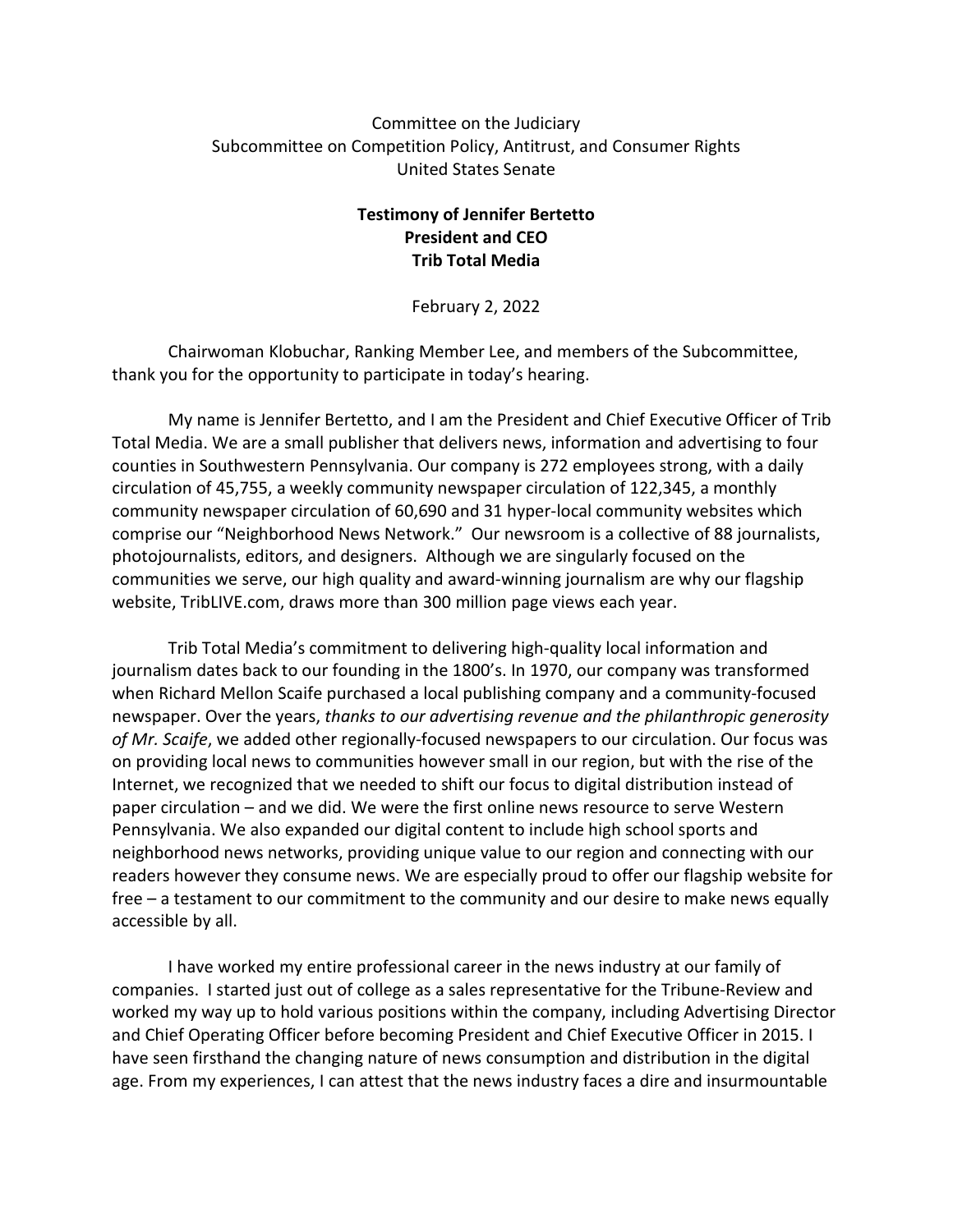challenge: leveling the playing field against the vast power exerted by dominant digital platforms.

Today, I'd like to discuss three main points:

- 1) Local newspapers across the country are under incredible financial pressure, and we must ensure that the people who create journalistic content are compensated for their work.
- 2) Access to news online has become concentrated on just two platforms Facebook and Google – who serve as gate keepers for our trustworthy news coverage and exact the majority of advertising revenue away from news publishers.
- 3) There must be a fair exchange for the significant value that platforms derive from news publishers' content so that publishers can continue to invest in high-quality journalism.

# *1. Local newspapers face increasingly difficult financial pressures to stay in business.*

Between 2000 to 2020, newspaper advertising revenue has declined 82%, nearly \$40 billion.<sup>1</sup> Not surprisingly, this decline in revenue correlates to 31 million fewer daily newspapers in circulation<sup>[2](#page-1-1)</sup> and a 57% decline in newsroom staff from 2004 to 2020.<sup>[3](#page-1-2)</sup>

I saw the transformation of the news industry that these statistics reveal first-hand. With the growth of the digital platforms, mainly Facebook and Google, we saw our readership shift to less than 7-day print subscriptions, to Sunday-only subscriptions to subscription cancellations. To become profitable, in 2015, we restructured our business. We closed two newspapers with low circulation and significant revenue losses; we sold 3 other local newspapers; and we made the difficult decision to lay off more than 150 employees. In 2016, we published our last print edition of the Pittsburgh Tribune-Review – where I first started my career – and moved our reporting in the Pittsburgh market online. These decisions were essential to stay in business, but they had ramifications that are still felt today.

While we have been fortunate to cover the communities in our market through a combination of print and digital products, several communities in southwestern Pennsylvania are considered news deserts, not served by any locally-focused newspaper, either daily or weekly. Our restructuring unfortunately left a news desert in the Mon-Valley, a traditionally underserved and low-income area within Allegheny County. With a newspaper losing nearly 4 million dollars a year, there was no way to make the product viable or to make it attractive to a buyer. We shifted our resources to invest in enhanced digital offerings, and we redesigned our flagship website, TribLIVE.com, and launched a Pittsburgh-focused website, PGHtrib.com (which was migrated fully to TribLIVE.com at the end of 2021). We also launched our own

<span id="page-1-2"></span><sup>3</sup> *Ibid.*

<span id="page-1-0"></span> <sup>1</sup> Pew Research Center[: Newspapers Fact Sheet](https://www.pewresearch.org/journalism/fact-sheet/newspapers/)

<span id="page-1-1"></span><sup>2</sup> *Ibid.*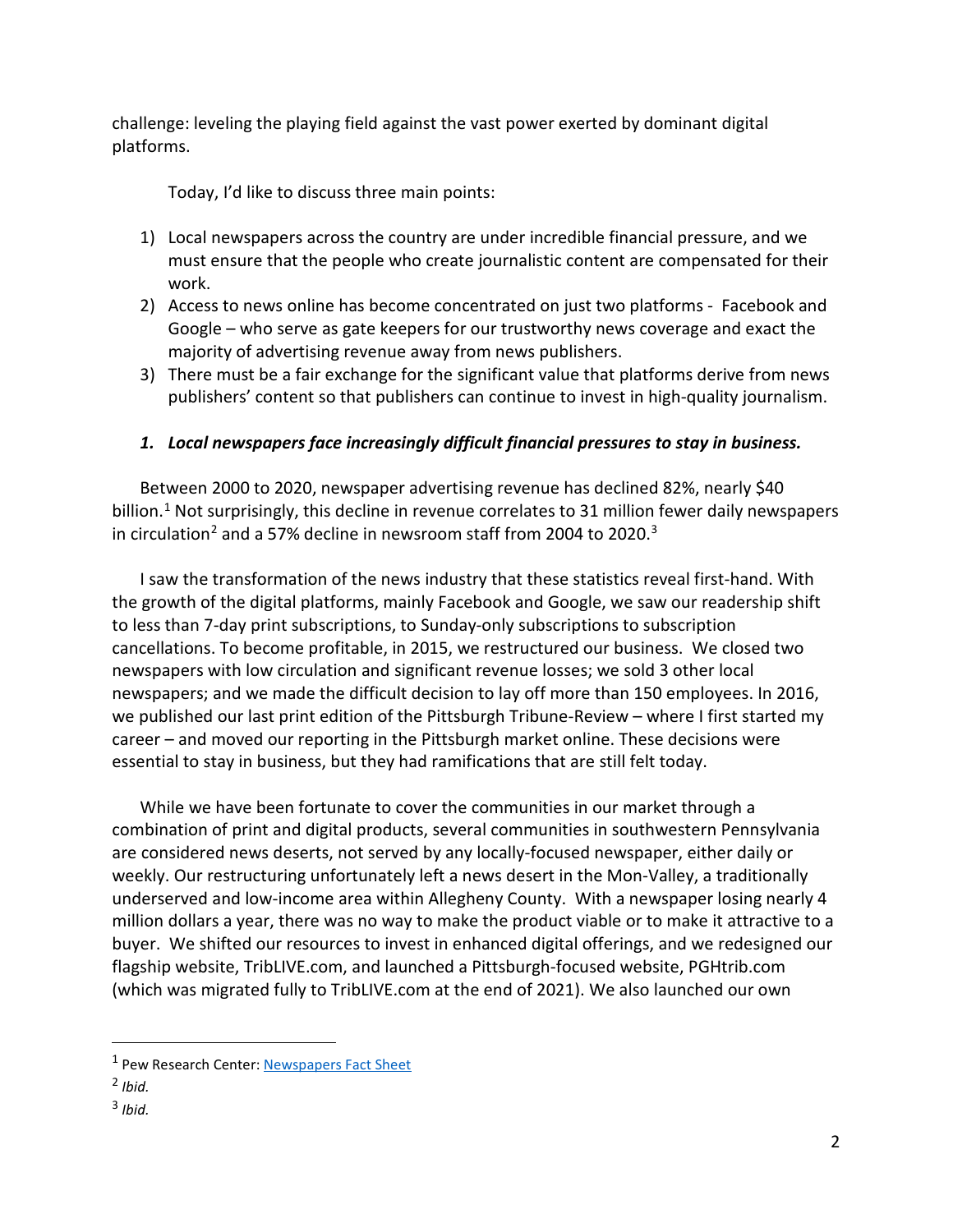digital advertising agency, 535media, to help us capture more revenue from advertisers who had shifted their buys from printed papers to digital outlets.

When I took over as President in January of 2015, we had enough money to remain in business until May of 2017. Without fundamental change, we faced complete closure. The changes we made benefitted our company by reducing our annual operating losses significantly enough that we remain a viable news organization today. Our news content reaches a larger audience than ever before through our print and online offerings. Three years in a row, we have been named the best overall newspaper by the Society of Professional Journalists, and we have been awarded the title of Best Overall Website by the same society for the last two years. But, the impact on the number of journalists in our newsroom and in our communities is jarring. We have gone from 316 reporters in 2014 to just 88 today.

### **2.** *Access to news online has become concentrated on two primary platforms, Facebook and Google, who serve as gatekeepers and determine how news is displayed, prioritized, and monetized.*

With the shift from paper circulation to digital news consumption, I also saw two platforms position themselves as gatekeepers, controlling access to news – my company's original content - on their sites. Sadly, most Americans get their news today from Facebook or Google, who are raking in profits by simply curating "content," which is just a fancy word for the articles, photos and videos that are the work product of real journalists doing the hard work of reporting at newspapers. 65% of users do not leave Google and click through to the newspapers' websites depriving news publishers of the traffic, or eyeballs, on their sites and the ad dollars that come with it.

Moreover, these companies determine how our local, original content is displayed, prioritized, and monetized without compensating us for the work we created. Some may say the newspaper industry has failed to modernize or keep pace with the changing digital times. To that I say: nonsense. Even with our restructuring and enhanced digital offerings, we realized that no matter what we did, it was not enough to level the playing field.

Quite frankly, small publishers like my company are stuck between a rock and a hard place. We carry no weight in negotiations with these two platforms. Our outreach to the platforms has fallen on deaf ears. We do not have the resources or stature to demand they come to the negotiating table.

At the same time, I do not have a choice in removing my content from these platforms. Search drives about 40 percent of our total audience. So, while Google claims license to use our articles and images from online terms and conditions allegedly agreed to years ago when we added Google Maps to our site, Google does not compensate us for our content. Instead, Google only offers to pay a select few publishers - mostly the largest publishers who have the resources to legally challenge the claims of license - for their content.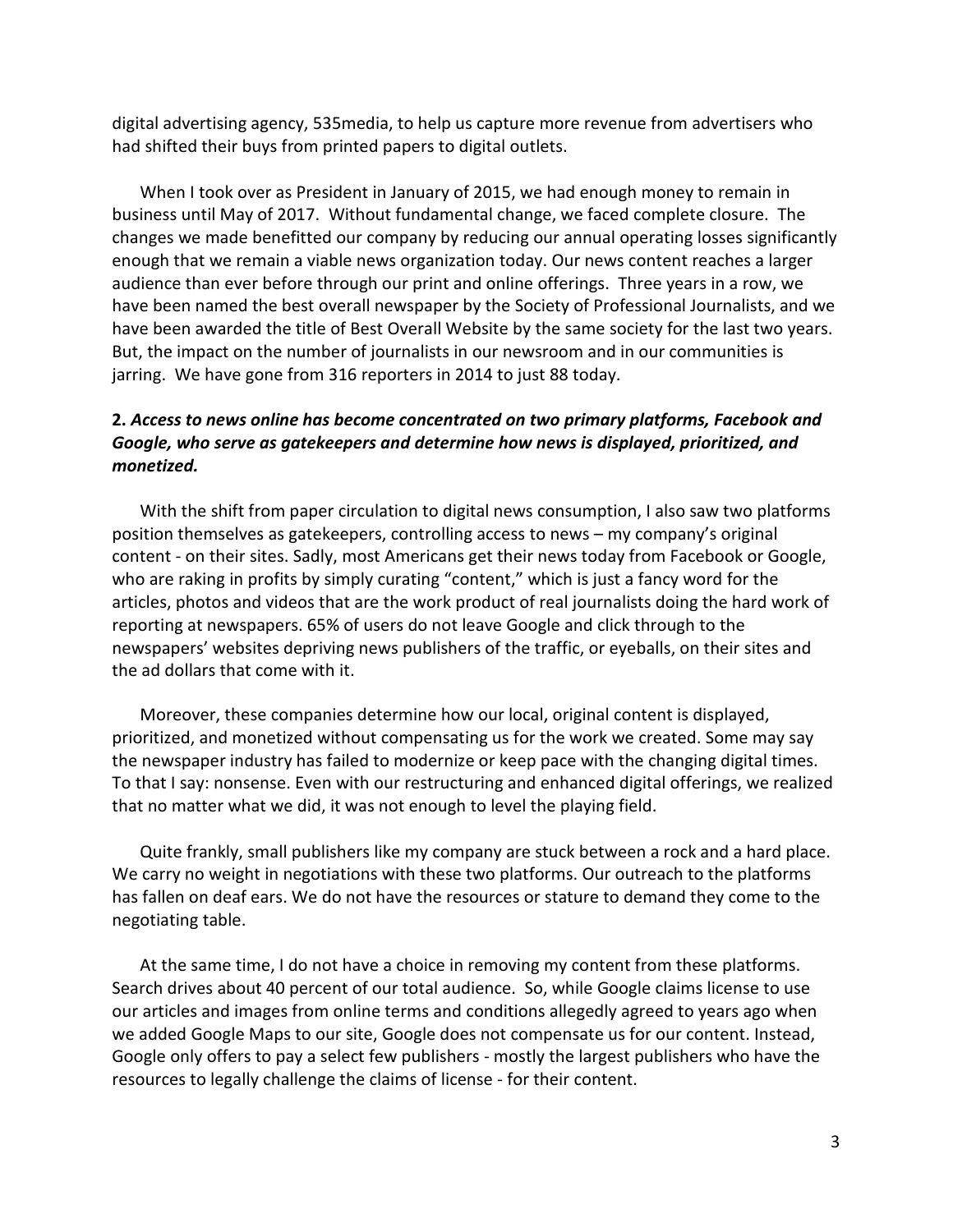We have similar concerns with Facebook's treatment of our content. We do not know how Facebook prioritizes content through its algorithm; it is completely opaque. I can only speak to my personal experiences and have seen how difficult it is to have our content appear in Facebook's news feed. I follow my company's page and favorite or like the content, but I still need to affirmatively visit our company's page on a daily basis because the content does not appear in my feed. If it's not appearing for me despite my daily engagement, it is certainly not appearing for our customers. Ironically, even Facebook has admitted that over 50% of its users "want[] to see more local news and community information on Facebook – more than any other type of content."[4](#page-3-0)

Beyond the use of our content without compensation and using it to become a publisher itself, Google further controls both the digital advertising market and the distribution of our content. Google determines which news websites to prioritize in returning its search results and uses that system to punish publishers for using other advertising platforms or selling too many direct ads to advertisers. If we sell too many ads, or if we use competing ad network platforms, Google penalizes our search ranking.

Put simply, Google and Facebook effectively impose an advertising tax on publishers, taking 40 to 70 percent of every ad dollar away from us.<sup>[5](#page-3-1)</sup> This is wrong. Moreover, they collect consumer data and then use or sell it without sharing it to the creator of the original content. These two platforms alone capture 60% of all digital ad dollars because of their ability to collect data. $6$  Publishers – those who create the original content – must be able to retain more of the revenue derived from their work and investment. Doing so would allow us to retain, and hire more reporters, and pay for the quality journalism that is so valuable – even to these platforms and their profits.

By draining so much advertising money out of local newsrooms, Google and Facebook have not just limited how much quality news readers have access to, they have decimated the institutional trust in newspapers that once helped ensure people could believe the news they read.

# *3. The Journalism Competition and Preservation Act is a tailored solution to help news publishers have a seat at the table and negotiate fair terms for the significant value of their content that platforms use and profit from.*

Thanks to the leadership of Chairwoman Klobuchar and Senator Kennedy – as well as

<span id="page-3-0"></span> <sup>4</sup> Facebook: "Connecting People to Local News and Their Communities," <https://about.fb.com/news/2018/11/connecting-people-to-local-news/>

<span id="page-3-1"></span><sup>5</sup> Augustine Fou, "Marketers and publishers are making more money by using less Adtech," Forbes (August 7, 2020), [https://www.forbes.com/sites/augustinefou/2020/08/07/marketers-and-publishers-are-making-more](https://www.forbes.com/sites/augustinefou/2020/08/07/marketers-and-publishers-are-making-more-money-by-using-less-adtech/?sh=6f308e5a5898)[money-by-using-less-adtech/?sh=6f308e5a5898](https://www.forbes.com/sites/augustinefou/2020/08/07/marketers-and-publishers-are-making-more-money-by-using-less-adtech/?sh=6f308e5a5898)

<span id="page-3-2"></span><sup>6</sup> Kurt Wagner, "Digital advertising in the US is finally bigger than print and television," Vox (February 20, 2019), <https://www.vox.com/2019/2/20/18232433/digital-advertising-facebook-google-growth-tv-print-emarketer-2019>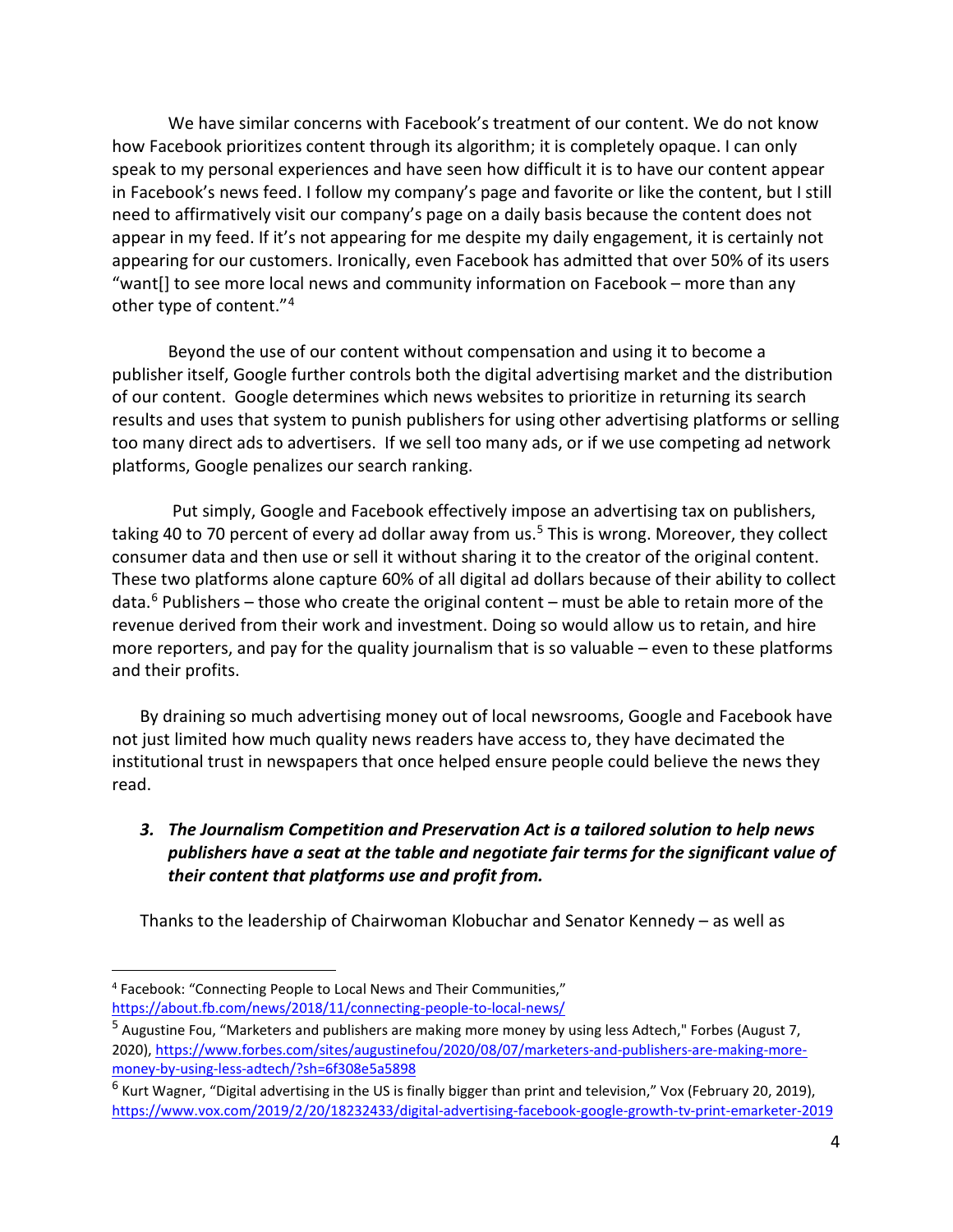Congressmen David Cicilline (D-RI) and Ken Buck (R-CO) in the House – the Journalism Competition and Preservation Act (JCPA) would allow news publishers – irrespective of size or political persuasion – to jointly negotiate with the platforms for fair compensation for the use of our content. Existing antitrust laws ironically protect the tech giants by preventing the much smaller news publishers from coming together to negotiate fair compensation from them.

It is hard for me to understand how the JCPA could be at all controversial. It would simply allow a temporary and limited opportunity for publishers to negotiate collectively with large companies that clearly have superior market power and advantage. It is ironic to me that it is even necessary to talk about thousands of publishers needing a safe harbor from antitrust laws just to allow them to fairly negotiate with the types of companies for which the antitrust laws were designed to check their market power.

The JCPA would help level the playing field between publishers and Big Tech in three important ways:

- 1. It would establish a limited "safe harbor" for news publishers to come together to jointly negotiate and seek fair compensation from Google, Facebook and other covered platforms;
- 2. Proposed modifications would help ensure that negotiations between publishers and the platforms are conducted in good faith and result in payments that are evenly distributed to small and local papers; and
- 3. It would ensure that compensation for journalistic content is driven by market forces the terms of our negotiations - not by Big Tech or the government.

The JCPA would give my company – a small, regionally-focused publisher – what we don't have today: a seat at the table. By sitting at the table with other publishers, we will have the collective stature that we do not have individually. We have seen that without negotiating mechanisms like those proposed in the JCPA, Google and Facebook do not hesitate to refuse to negotiate with publishers, cut-off access to the news content on their platforms, or offer publishers limited compensation to stymie support for reigning in their anticompetitive tactics.

While Google and Facebook earn record profits year after year, their monopolistic behavior has led to downsized or shuttered newsrooms across America. Undoubtedly, this has also contributed to the proliferation of a new type of "news," one that is nothing more than false, click bait. Journalism cannot just be 'content' that Big Tech can commoditize. Our Founders understood that quality journalism is key to sustaining civic society, and it's why a free press is enshrined in the U.S. Constitution. But the "free" press does not mean our work is for free.

It's imperative that journalists are fairly compensated for their work, and the JCPA would allow us the opportunity to seek just that. The bill does not prescribe the outcome, but it does require all parties to at least come to the table and negotiate in good faith. If successful, the JCPA will help publishers, including small publishers like my company, to earn fair